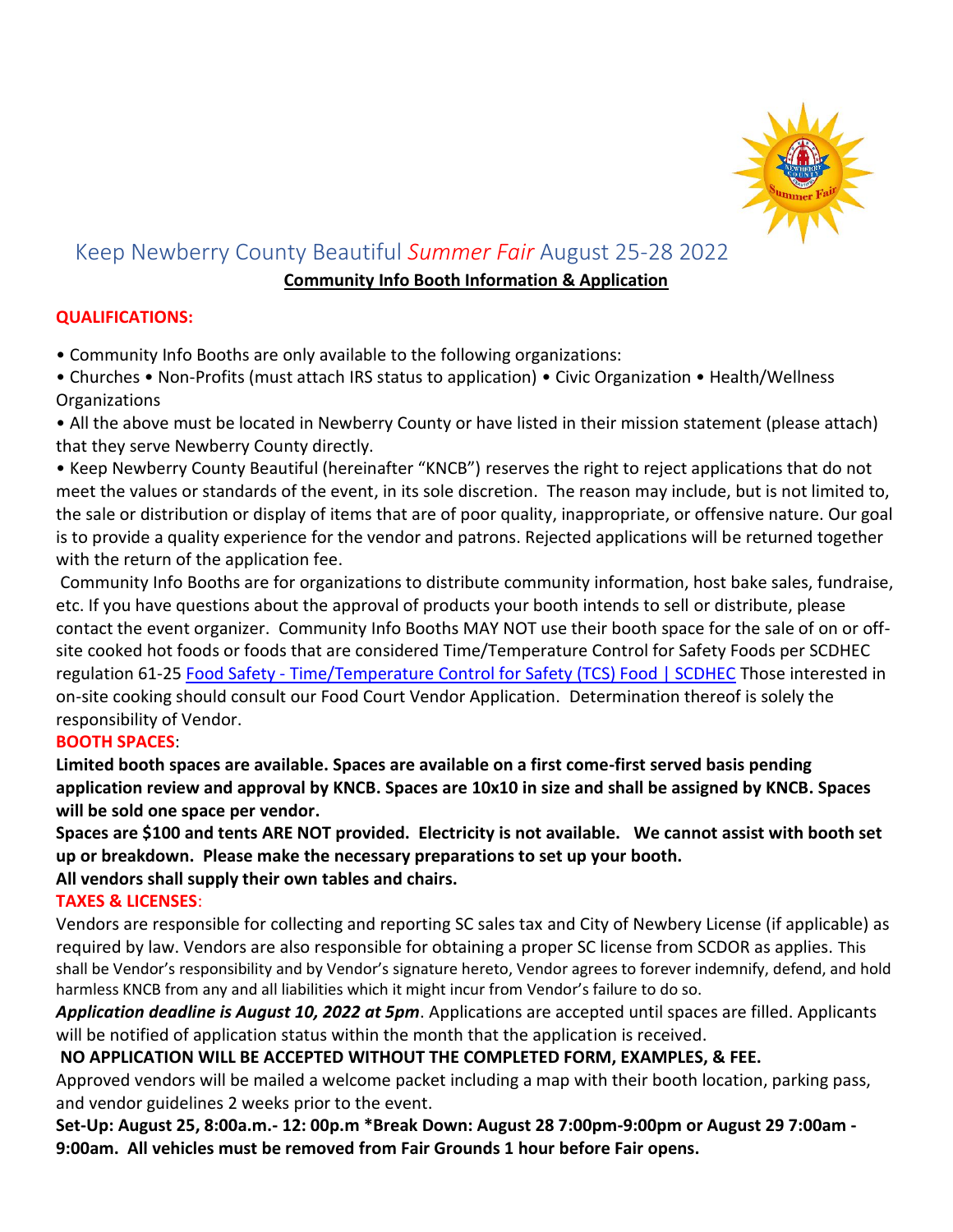\*Vendors are asked to remain open until the official break down period or be subject to application rejection for future KNCB/NSWCD events.

# **ACT of God:**

If an act of God forces The Keep Newberry Beautiful Summer Fair closure, NO refunds or credits will be issued to vendors: .NO Refunds Given to approved vendors. •Checks will be returned if vendor approval is not granted ● NOTICE Keep Newberry County Beautiful reserves the right to ACCEPT or REJECT any application. We also reserve the right remove any vendor that does not follow the vendor policies established for this event (see additional document).

Keep Newberry County Beautiful: (803) 597-3160

Make Check payable to : Keep Newberry County Beautiful.

*Please keep these pages for your records.*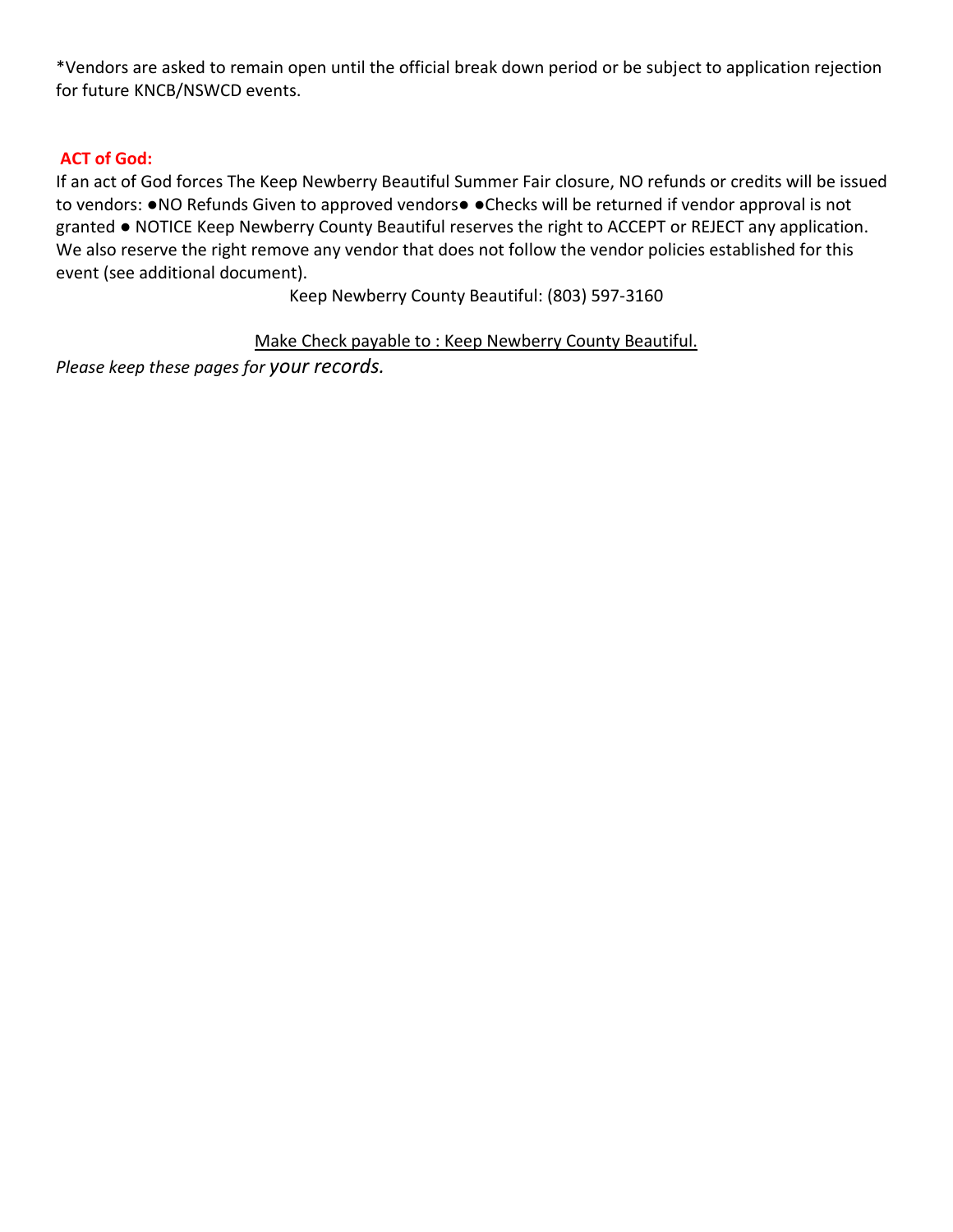# Keep Newberry Beautiful Summer Fair: Community Info Booth Information & Application

Application Deadline is August 10, 2022 @ 5pm. Applications accepted until spaces are filled. *SUBMISSION OF THIS APPLICATION DOES NOT GUARANTEE A SPACE*.

| <b>Contact Name</b>    |              |            |
|------------------------|--------------|------------|
| <b>Mailing Address</b> |              |            |
| City                   | <b>State</b> | <b>ZIP</b> |
| Telephone: Home        |              |            |
| Work                   |              |            |
| Mobile                 |              |            |
| Email:                 |              |            |
| Website:               |              |            |

Applicants will be notified of application status within the 2 weeks that the application is received.

Organization/Booth Name:

CIRCLE ONE: Category of Organization based on booth qualifications: **CHURCH NON-PROFIT CIVIC ORGANIZATION HEALTH/WELLNESS ORG.**  Purpose of Booth & Description of Products your booth intents to sell or distribute:

\_\_\_\_\_\_\_\_\_\_\_\_\_\_\_\_\_\_\_\_\_\_\_\_\_\_\_\_\_\_\_\_\_\_\_\_\_\_\_\_\_\_\_\_\_\_\_\_\_\_\_\_\_\_\_\_\_\_\_\_\_\_\_\_\_\_\_\_\_\_\_

(This description will be used when presenting your application to the committee. If needed, please attach an additional document.)

\$100 Community Info Booth Space Tents ARE NOT provided for these spaces- vendors are REQUIRED to bring their own plus 40lbs of weights to keep tent in place should there be winds.

PAYMENT VIA (select one): CASH \_\_\_\_\_\_\_\_ CHECK

**Application fees must be paid in full at time of application. Application without fee will not be accepted.**

### FOR OFFICE USE ONLY:

.

DATE RECEIVED: \_\_\_\_\_\_\_\_\_\_\_\_\_\_ APPROVED: \_\_\_\_\_ DENIED: \_\_\_\_ CHECK #: \_\_\_\_\_\_\_\_\_\_\_ CASH: \_\_\_\_\_\_\_\_\_\_ DATE NOTIFIED:

### **Hold Harmless & Indemnify**:

The undersigned understands that if an act of God forces the closing of Keep Newberry Beautiful Summer Fair, all NO refunds or credits will be issued to vendors.

The undersigned does hereby Hold harmless & Indemnify, release, acquit and forever discharge the Keep Newberry County Beautiful, Newberry Soil & Water Conservation District, County of Newberry SC, The City of Newberry SC, its agents, its representatives, its employees or contracted staff, volunteers of and from all manner of actions, suits, damages, claims or demands whatsoever in law or equity from any loss or damage of any nature of description, known or unknown, in any way relating to the undersigned participation in the Keep Newberry Beautiful Summer Fair event. I acknowledge that I have read all event policies and agree to adhere to them.

Signature\_\_\_\_\_\_\_\_\_\_\_\_\_\_\_\_\_\_\_\_\_\_\_\_\_\_\_\_\_\_\_\_\_\_\_\_\_\_ Date \_\_\_\_\_\_\_\_\_\_

Please print name clearly produced and the principal product of the set of the set of the set of the set of the set of the set of the set of the set of the set of the set of the set of the set of the set of the set of the

Please mail application and payment made payable to: Keep Newberry Beautiful- Summer Fair, 719 Kendall Rd, Newberry, SC 29108

Include with your signed application for Community Corner Booth Information, COVID-19 acknowledgement